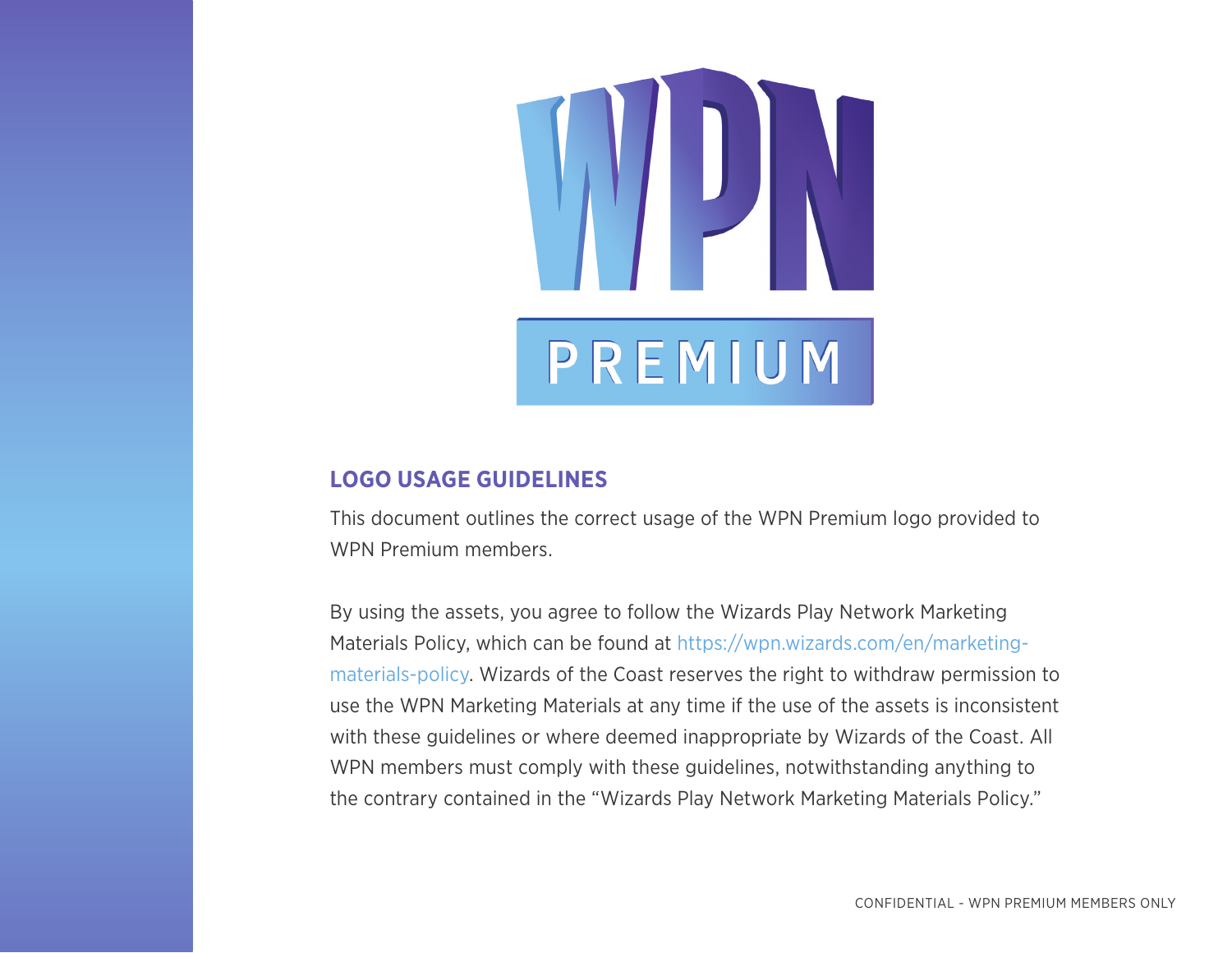### **SUMMARY**

#### **OVERVIEW**

To ensure that the WPN Premium designation is represented appropriately and consistently, we ask that our WPN Premium members follow the guidelines outlined in this document. If you have questions about an acceptable application, reach out to your WPN Development Specialist.

#### **APPLICATIONS**

You may use the WPN Premium logo in customer facing communication and materials to designate your status as a WPN Premium member. This includes use of the logo on your website, social media channels, and event advertising (using the guidelines herein).

#### **LIMITATIONS**

You may not use these logos to imply that you are employed or owned by Wizards of the Coast. This includes, but is not limited to, WPN Premium branded clothing, merchandise, nametags, or badges. If you are unsure whether the logo usage is approved, please contact your WPN Development Specialist before proceeding.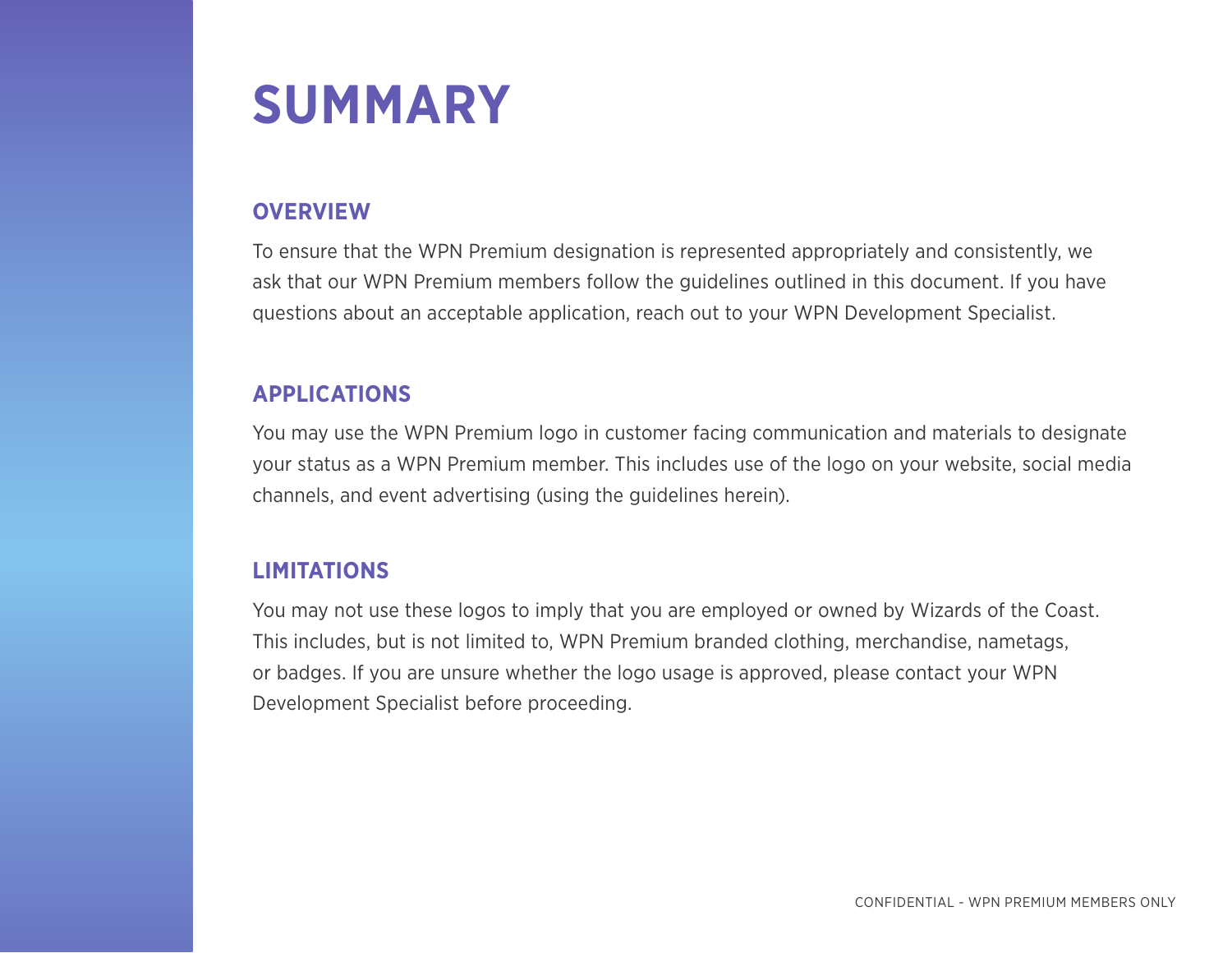

#### **CLEAR SPACE**

When placing the logo in a layout, maintain a minimum clear space on all sides. On the sides and top of the logo, that distance should be equal to the width of the stem of the letter "P." Under the logo, the clear space is double. The clear space is measured relative to the logo artwork itself, so as the logo scales, the clear space scales as well.

#### **MINIMUM SIZE**

The minimum size for the WPN Premium logo is .625". Do not change shape of the logo.

#### **LOGO COLOR**

The WPN Premium logo should be reproduced only with the assets provided to you. Do not alter the files you are given.

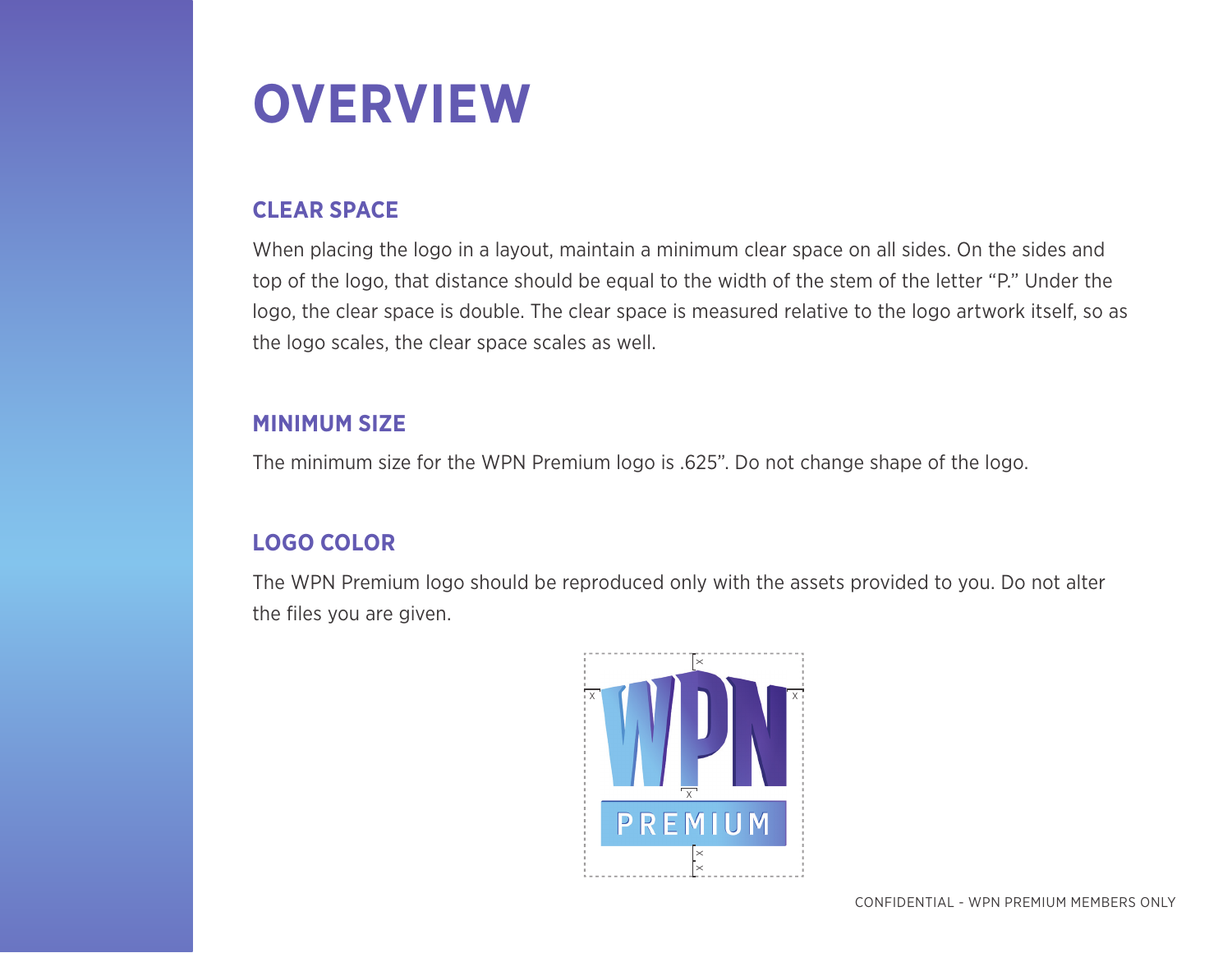## **APPLICATIONS**

#### **MAKE THE RIGHT LOGO CHOICE**

For all marketing materials, the preferred WPN Premium logo is the full color version. The black and white versions are permissible, but not recommended, except for single color materials. The flat color version is used when the logo is very small and the gradient and text outlines might cause legibility issues. The flat color version can also be used for specific types of printing where gradients can't be produced well (example: screen printing).

The size ratio of these logos has been carefully considered. Do not redraw or attempt to recreate new versions of the logo.

Consult your WPN Development Specialist for guidance if you are unsure which to use.

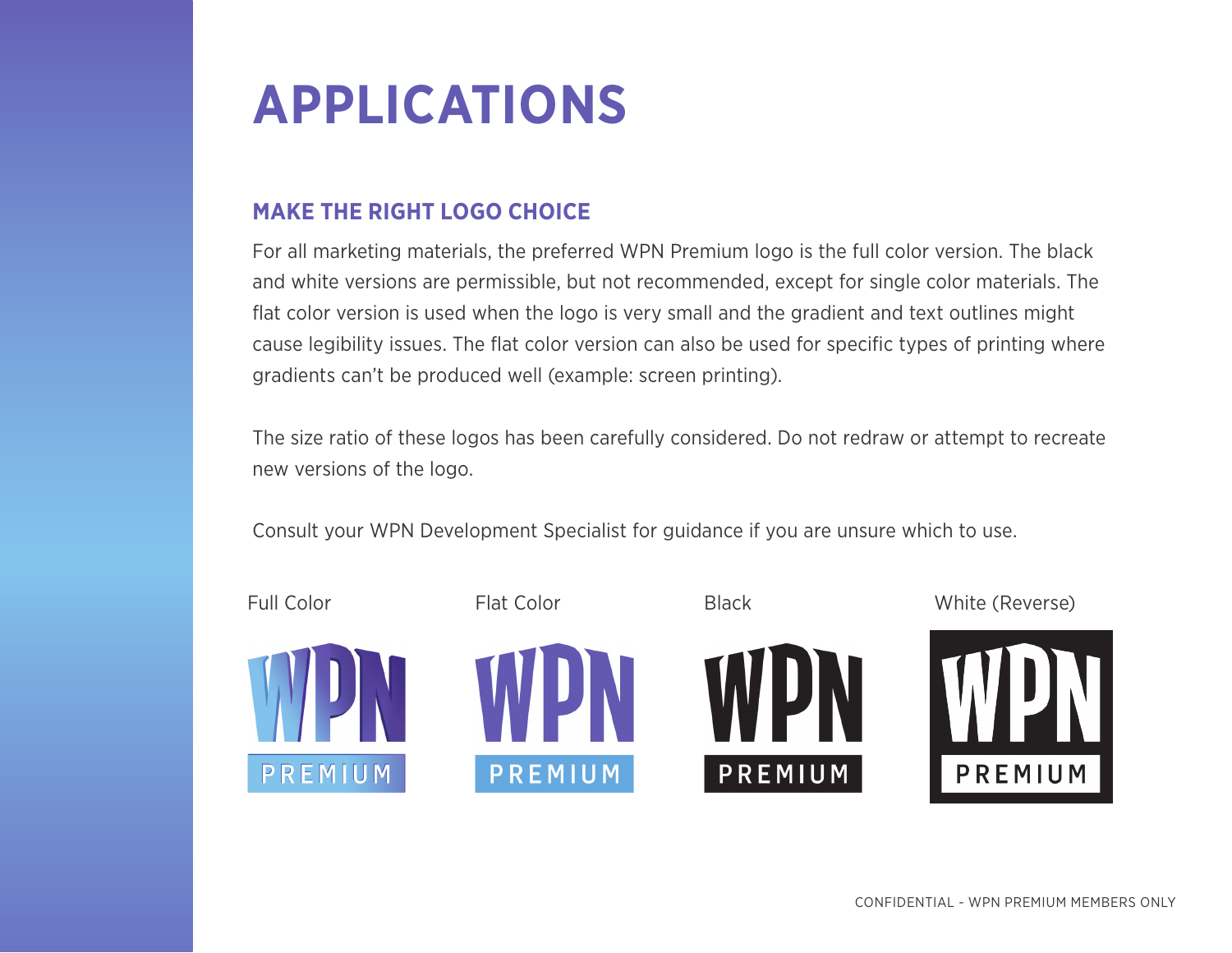## **LIMITATIONS**



Don't change the logo color or



alter it in any way. Don't allow typography or other text and logo elements to invade the logo's clear space



Don't compress or stretch the logo.



Don't place the logo on a background without sufficient contrast.



Don't add an outline or glow around the logo.



Don't place the logo on a busy background.